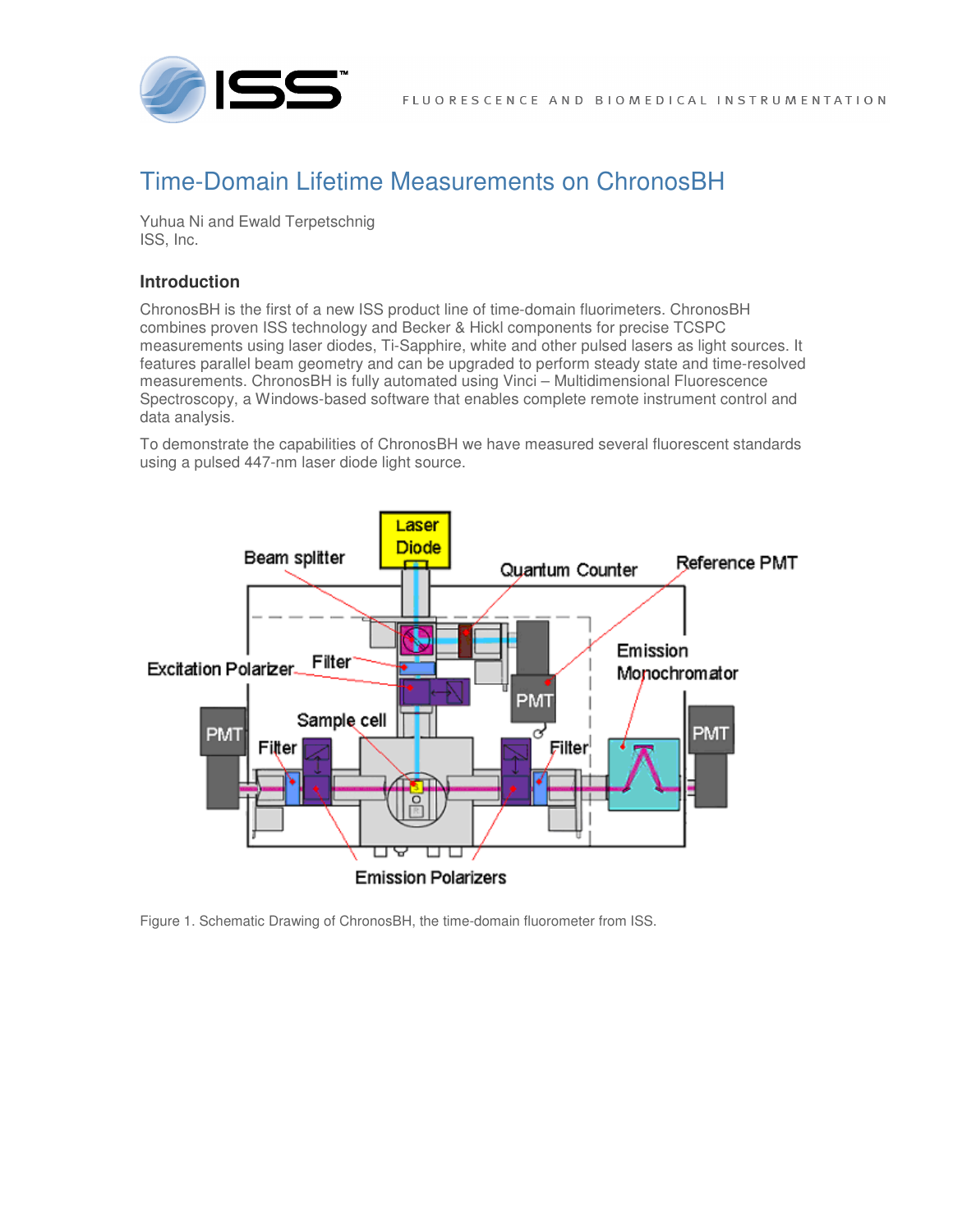## **Experimental Data**



Figure 2. Time-domain intensity decay of Alexa 488 in water acquired on ChronosBH using a 447-nm pulsed laser diode. The emission was collected through a long pass filter KV 505. The data is best fitted by a single exponential decay time of 4.05 ns  $(x^2 = 1.1)$ .



Figure 3. Time-domain intensity decay of Coumarin 6 in Ethanol acquired on ChronosBH using a 447-nm pulsed laser diode. The emission was collected through a long pass filter KV 505. The data is best fitted by a single exponential decay time of 2.49 ns  $(x^2 = 1.4)$ .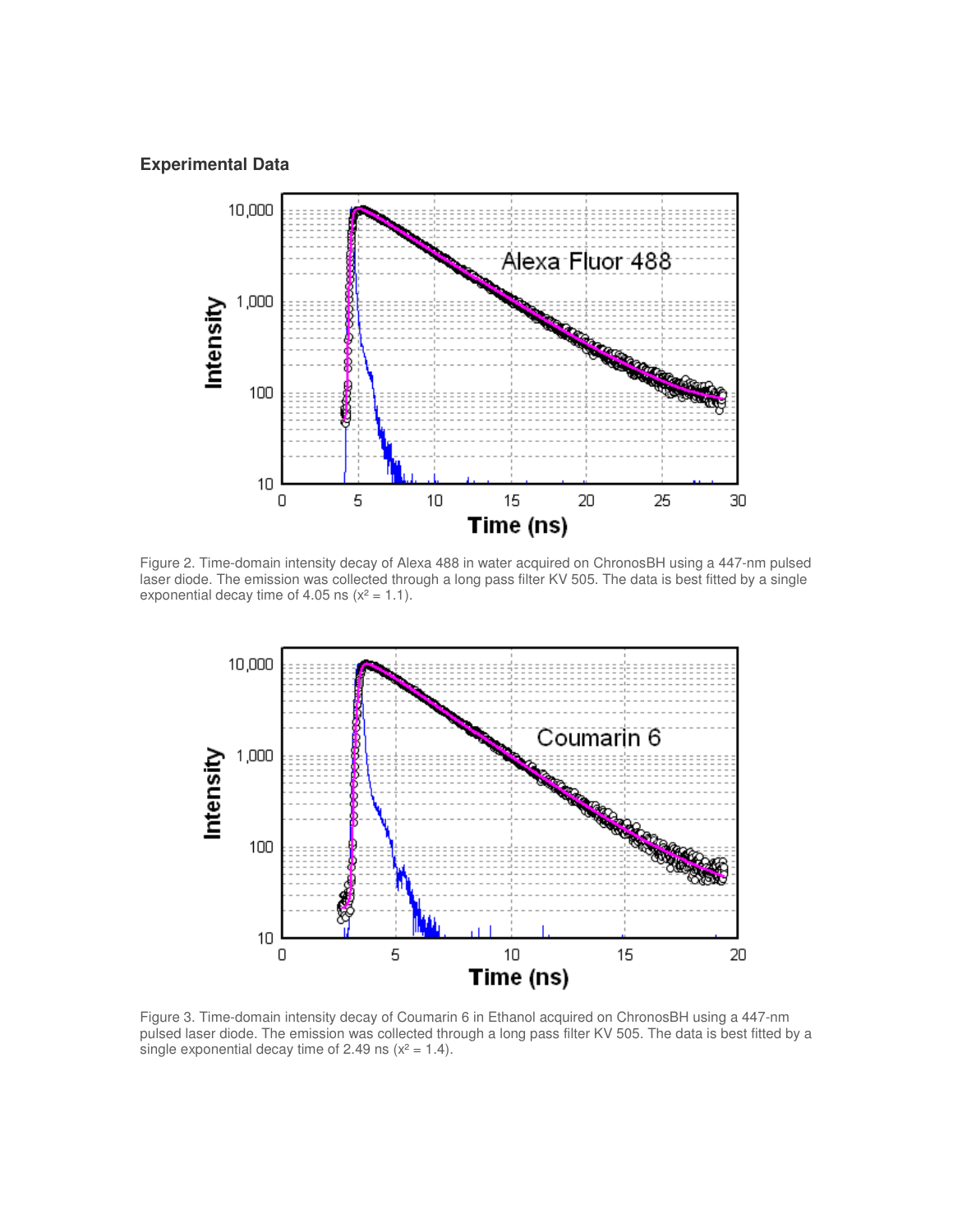

Figure 4. Time-domain intensity decay of Fluorescein in PB 7.4 acquired on ChronosBH using a 447-nm pulsed laser diode. The emission was collected through a long pass filter KV 505. The data is best fitted by a single exponential decay time of 4.0 ns  $(x^2 = 1.2)$ .



Figure 5. Time-domain intensity decay of Bodipy Fl in water acquired on ChronosBH using a 447-nm pulsed laser diode. The emission was collected through a long pass filter KV 505. The data is best fitted by a single exponential decay time of 5.66 ns  $(x^2 = 1.12)$ .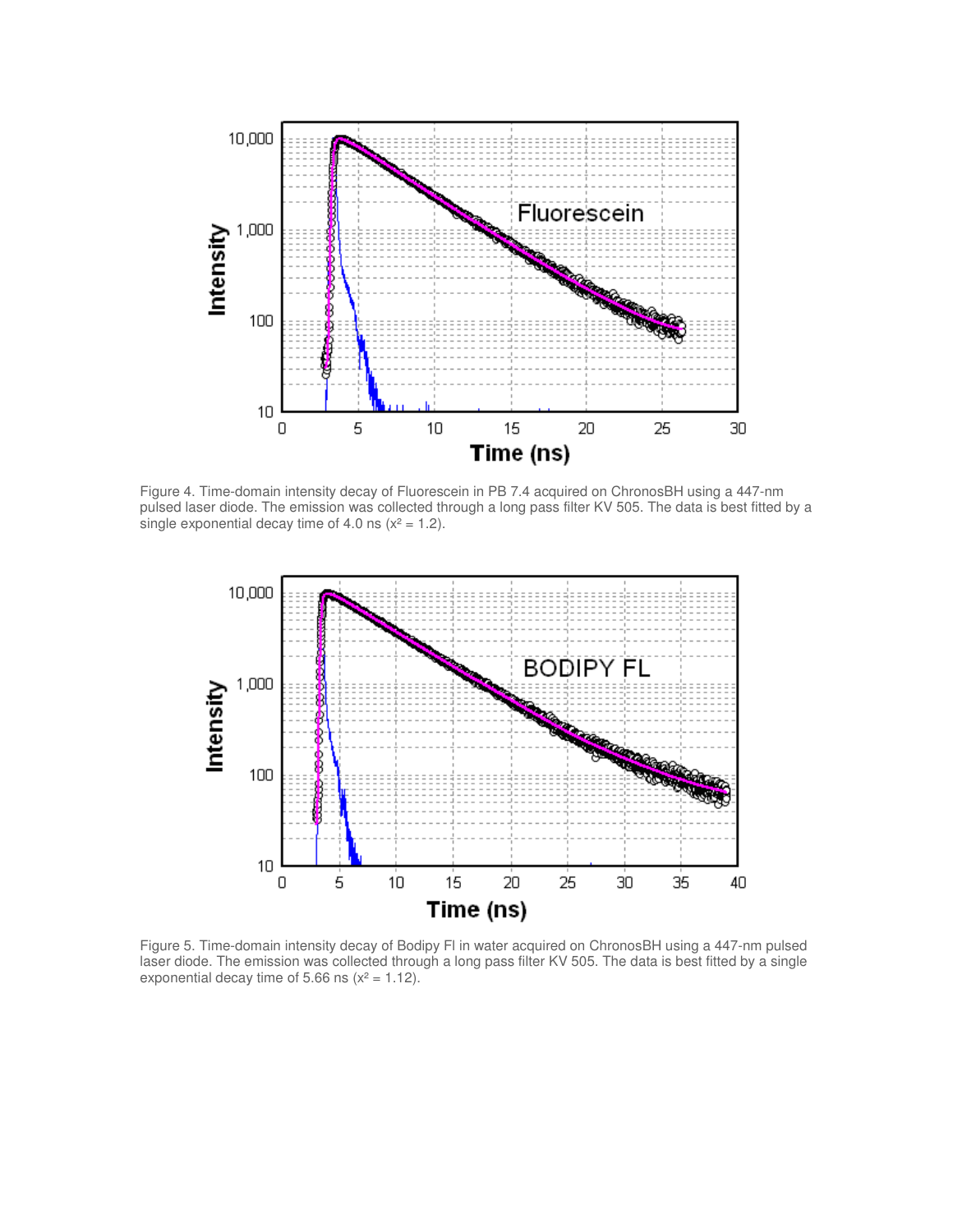

Figure 6. Time-domain intensity decay of 2-Aminoacridone in water acquired on ChronosBH using a 447-nm pulsed laser diode. The emission was collected through a long pass filter KV 505. The data is best fitted by a single exponential decay time of 10.3 ns ( $x^2 = 1.05$ ).



Figure 7. Time-domain intensity decay of Atto 425-NHS ester in water acquired on ChronosBH using a 447 nm pulsed laser diode. The emission was collected through a long pass filter KV 505. The data is best fitted by a single exponential decay time of 3.5 ns  $(x^2 = 1.11)$ .